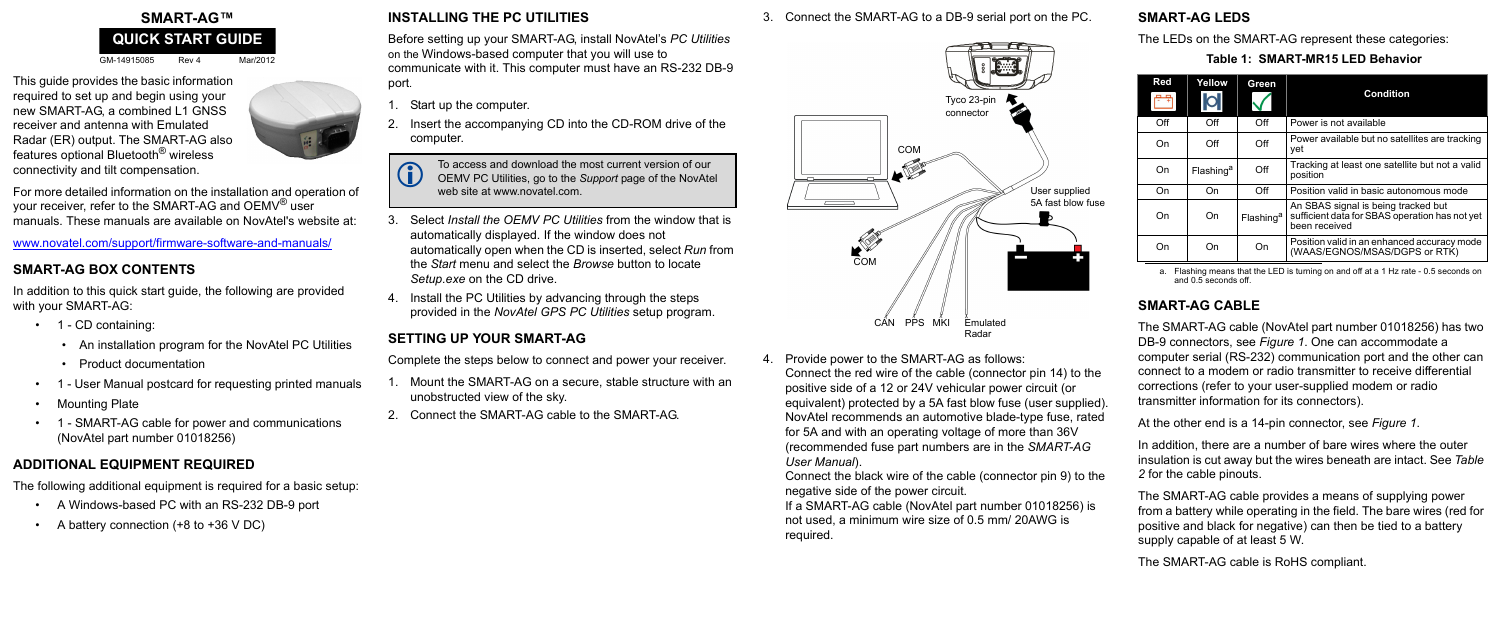

 **Figure 1: 14-pin and DB-9 Pin Numbers**

#### **ESTABLISHING RECEIVER COMMUNICATION**

To open a serial port to communicate with the receiver, complete the following steps.

- 1. Launch **Connect** from the *Start* menu folder specified during the installation process. The default location is *Start | All Programs | NovAtel PC Software | NovAtel Connect*.
- 2. Select New from the Device Menu*.*

|  | Device                |              |
|--|-----------------------|--------------|
|  | <b>New Connection</b> |              |
|  | Open Connection       | $C$ trl+ $C$ |

3. Enter a name for the Connection setup.

| Device Type |                                |  |           |  |  |  |  |
|-------------|--------------------------------|--|-----------|--|--|--|--|
| Type        | Serial                         |  |           |  |  |  |  |
|             |                                |  |           |  |  |  |  |
|             |                                |  |           |  |  |  |  |
| Port        | COM1                           |  | Passive   |  |  |  |  |
| Baud Rate   | 115200<br>Hardware Handshaking |  | Read Only |  |  |  |  |

- 4. Select *Serial* from the *Type* list.
- 5. Select the computer port to which the SMART-AG is connected, from the *Port* list.
- 6. Set the COM port for the receiver to communicate through.
- 7. Select *115200* from the *Baud Rate* list.
- 8. Ensure the *Hardware Handshaking* box is not checked and click the *OK* button.

9. From the *Device* menu select Open Connection.



10. Select the *Open* button to open SMART-AG communications.

Connect establishes the communication session with the receiver and displays the progress. Once connected, the progress box disappears and several windows open, including the *Console* window. Connect is now ready for use to view status information, enter commands or log data.

#### **USING NOVATEL CONNECT**

**Connect** provides access to key information about your receiver and its position. The information is displayed in windows accessed from the *View* menu. For example, select *Position Window* from the *View* menu to display the position solution of the receiver. To show details of the GNSS and geostationary (SBAS) satellites being tracked, select the a *Tracking Status Window* from the *View* menu. Select *Help* from the main menu for more details on **Connect**, its windows and features.



## **DETERMINING WHEN THE POSITION IS VALID**

When the receiver has a valid position, the *Solution Status* field in **Connect**'s *Position* window shows *Computed.*



The SMART-AG uses a comprehensive command interface. Commands can be sent to the receiver using the *Console* window in **Connect**, which is opened from the *View* menu. Enter commands in the text box at the bottom of the *Console* window.



The *OEMV Family Quick Reference Guide,* provided on the CD and available on the NovAtel website, provides comprehensive information about available commands. The *SMART-AG User Manual* provides information on a subset of these commands; in particular, the ones commonly used on the SMART-AG.

#### **Table 2: SMART-AG Cable Wire Colors**

<span id="page-1-0"></span>

| <b>Wire Color</b> | <b>Signal Name</b> | 14-pin<br>(J1) | <b>DB-9</b><br>(J2) | <b>DB-9</b><br>(J3) | Label          |
|-------------------|--------------------|----------------|---------------------|---------------------|----------------|
| Red               | COM1_TXD           | 1              | $\overline{2}$      |                     |                |
| <b>White</b>      | COM1 RXD           | $\overline{2}$ | 3                   |                     |                |
| Red               | COM2 TXD           | 3              |                     | 2                   |                |
| White             | COM2 RXD           | 4              |                     | 3                   |                |
| <b>Black</b>      | COM1 GND           | 5              | 5                   |                     |                |
| <b>Black</b>      | COM2 GND           | 5              |                     | 5                   |                |
| White-Black       | <b>MKI GND</b>     | 5              |                     |                     | <b>MKI GND</b> |
| White-Black       | ER GND             | 5              |                     |                     | ER GND         |
| White-Black       | <b>PPS GND</b>     | 5              |                     |                     | PPS GND        |
| Yellow            | CANI+              | 6              |                     |                     | CANI+          |
| Green             | CANI-              | 7              |                     |                     | CANI-          |
|                   | NO CONNECT         | 8              |                     |                     |                |
| <b>Black</b>      | PWR RET (GND)      | 9              |                     |                     | BATT-          |
| Blue              | EMD RADAR OUT      | 10             |                     |                     | ER OUT         |
| <b>White</b>      | <b>MAN MARK IN</b> | 11             |                     |                     | <b>MKI</b>     |
| Orange            | <b>PPS</b>         | 12             |                     |                     | <b>PPS</b>     |
|                   | NO CONNECT         | 13             |                     |                     |                |
| Red               | <b>PWR INPUT</b>   | 14             |                     |                     | BATT+          |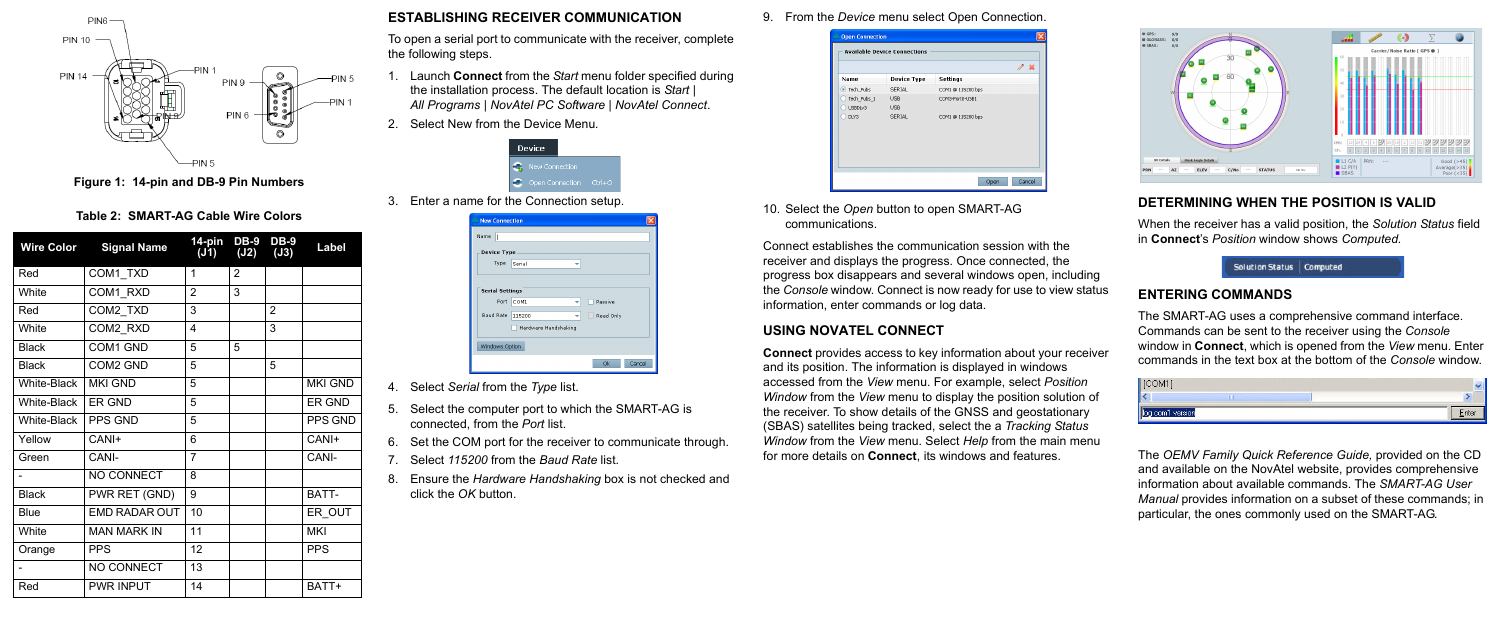#### **SAVECONFIG COMMAND**

If you change the configuration of a function and want to save the new settings for your next session, use the SAVECONFIG command.

#### **CONFIGURING THE COMMUNICATION PORT**

Use the COM command to configure the communication port through the command line. For example, to set COM port 2 to 9600 bps, no parity, 8 data bits, 1 stop bit, no handshaking, echo off, and break detection on, enter the following:

com com2 9600 n 8 1 n off on

#### **NMEA LOGS**

To configure the receiver output through the command line:

- 1. Ensure the communication port is configured:
- 2. Select and configure the NMEA string that you want to output. For example, to log gpgga (position system fix data and undulation) at 2 Hz, enter the following:

log gpgga ontime 0.5

#### **ENABLING SBAS POSITIONING**

To enable SBAS positioning, enter the following command:

sbascontrol enable

Once enabled, the *Solution type* field shown in the **Connect** *Position* window changes from *Single* to *SBAS,* and you may see SBAS satellites in the *Constellation* window. SMART-MR10 will track available SBAS satellites, including WAAS, EGNOS and other SBAS systems.

| Latitude<br>Longitude | $51.116695592° \pm 0.82m$<br>$-114.038813659^{\circ}$ ± 0.69m |  |
|-----------------------|---------------------------------------------------------------|--|
| Hgt. (MSL)            | $1062.639m \pm 1.95m$                                         |  |
| Solution type         | <b>SBAS</b>                                                   |  |

# **ENABLING GL1DE**®

To enable **GL1DE**, enter the following commands:

pdpfilter enable

pdpmode relative auto

#### **ENABLING** *Bluetooth* **WIRELESS TECHNOLOGY**

*Bluetooth* wireless technology is configured on the SMART-AG COM3 internal port and is enabled by default.

To disable *Bluetooth* wireless technology:

btcontrol disable

#### To enable *Bluetooth* wireless technology:

btcontrol enable

For detailed information about the configuration and enabling of *Bluetooth* wireless technology on the SMART-AG, refer to *Chapter 5 Bluetooth Configuration* in *SMART-AG User Manual*.

#### **USING THE CAN BUS**

A CAN Bus is a serial bus that provides services for processes, data and network management. There is CAN Bus capability through the SMART-AG cable, see *[Table](#page-0-0)* on *Page 1.*

NMEA 2000 is a CAN standard created by the National Marine Electronics Association and designed to support networking in marine applications. It functions over a longer physical distance, and supports more physical nodes than ISO 11783. The relationship between NMEA2000 and SAE J1939 is that J1939 *is* the standard, while the NMEA 2000 group has added some new messages (called PGNs or Parameter Group Numbers) and added a new, additional transport protocol called FastPacket. NMEA2000 compliant, for all intents and purposes, means J1939 compliant *plus* support for new NMEA2000 messages. In other word, one cannot have NMEA2000 without J1939 support as well. J1939 is additionally "harmonized" with ISO 11783, a standard for the agriculture industry.

When using **Connect** to configure your receiver, ensure all<br>
of the graphical windows are closed before you issue the<br>
of the graphical surface of the state of the state of the state of the state of the state of the state SAVECONFIG command.

> The CAN module is generally not user-interactive.It is activated by entering the command SETCANNAME 305. If this is followed by entering the SAVECONFIG command, the CAN module is activated immediately on all subsequent start-ups. The module supports NMEA2000 Parameter Group Message (PGN): PGN 129029 GNSSPositionData, PGN 129025 GNSSPositionRapidUpdate, and PGN 129026 COGandSOGRapidUpdate.

# **EMULATED RADAR (ER)**

The SMART-AG provides an emulated ground speed RADAR pulse output. The enclosure outputs ER via the bare wires labeled ER GND and ER OUT on the SMART-AG cable. See *[Table](#page-0-0)* on *Page 1* for the pin-out details of this cable. Also see *Appendix B.5 RADARCFG* of the *SMART-AG User Manual.*

The ER outputs a logic high of 6.3 V minimum and logic low of 1.5 V maximum with a rise and fall time of less than 1 ms. Its output references battery GND when output is logic low and provides logic low output until its speed is greater than 1 km/Hr. It provides an output frequency that represents 26.11 Hz/km/Hr with an effective range from 1 km/Hr to 55 km/Hr and uses 2D velocity for near-horizontal applications.

# **TERRAIN COMPENSATION**

The optional SMART-AG Terrain Compensation feature corrects for errors in position caused by rolling of the vehicle. The SMART-AG senses the vehicle's roll angle and, with the userentered "height above ground", compensates the position output to give the position under the vehicle rather than at the antenna. Once configured, corrected positions are sent to host equipment. See the *Appendix B.4 \$PMDT* of the *SMART-AG User Manual*.

For proper operation, SMART-AG requires proper installation, accurate height setting and levelling of the tilt sensor.

# **LOGGING DATA**

An extensive collection of logs has been created to capture the data your SMART-AG receives and processes. These logs can be directed to a SMART-AG port (COM1 or COM2) and can be automatically generated when new or changed data becomes available or at regular intervals. The available logs are listed in the *OEMV Family Quick Reference Guide*.

To log data, use the LOG command. For example, to log the pseudorange position to COM 2 every 30 seconds, enter the following:

```
LOG COM2 PSRPOS ONTIME 30
```
When requesting logs, you can request the output data in three formats:

- ASCII
- Abbreviated ASCII
- Binary

Abbreviated ASCII is the best format to use when you want to work with the receiver directly and review individual log contents visually.